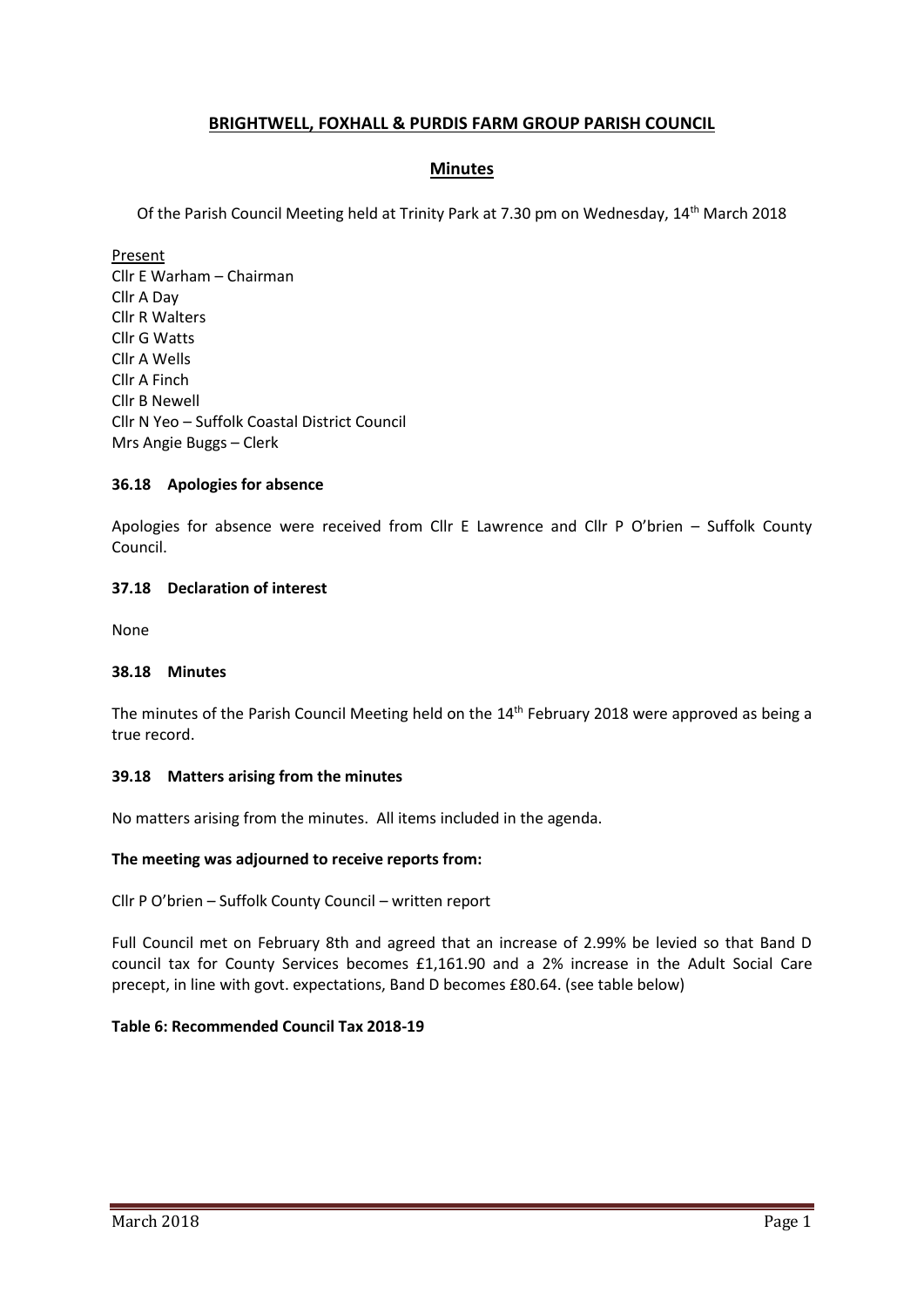|                           | General            | Social Care    |
|---------------------------|--------------------|----------------|
|                           | <b>Council Tax</b> | <b>Precept</b> |
| <b>Band</b>               | £                  | £              |
|                           | 774.60             | 53.76          |
|                           | 903.70             | 62.72          |
|                           | 1,032.80           | 71.68          |
|                           | 1,161.90           | 80.64          |
|                           | 1,420.10           | 98.56          |
|                           | 1,678.30           | 116.48         |
| A   m   m   p   c   p   p | 1,936.50           | 134.40         |
|                           | 2,323.80           | 161.28         |

Diversions are already in place in Felixstowe and the Trimleys . These are diversions that Highways England have put in place whilst sections, between junctions on the A14 from the Docks to the Orwell, are resurfaced. The resurfacing will take place overnight but Felixstowe and the Trimleys are experiencing problems. I went to a meeting on 22nd February to hear what can be done to alleviate difficulties.

Alignments to Upper Orwell Crossing have been announced. There are three crossings proposed. The main crossing is proposed to connect to the existing highway at the Rapier Street roundabout on Wherstead Rd, west of the river, and at a new junction, north of Cliff Lane on Holywells Road, east of the river. The bridge crosses the river at an angle and incorporates an opening section over the navigation channel.

The second crossing, will provide a new vehicular link to the Wet Dock Island site and is proposed to be accessed from Felaw Street.

The third crossing is a refurbishment of the existing swing bridge over the lock for use by cyclists and pedestrians.

These crossings will improve journey times through and around Ipswich, however, I believe a northern by-pass, advocated for many years, is what is needed to really make a lasting difference.

The Raising the Bar programme has begun to make a difference in the attainment of Suffolk pupils. It has taken time, but the results are encouraging.

87% of Suffolk schools are now judged 'Good' or 'Outstanding' by Ofsted, an increase of 12% from 2015. 96% of Suffolk schools are now judged 'Good' or 'Outstanding' by Ofsted, an increase of 13% since 2015. Significant improvement in attainment has been made at each Key Stage.

I attended an Accountability and Performance meeting at Police HQ recently. The agenda covered issues such as: cost pressures; performance; collaboration with other agencies. The Police Commissioner asked wide ranging questions and received fulsome explanations from the Chief Constable. Serious Sexual Offences were also an item on the agenda ( it is a topic for the next Police & Crime Panel meeting in March) and I asked the Commissioner how far back the police have to go to investigate historical rape cases. At the moment, there is no time limit. The PCC agreed that a limit has to be set otherwise the costs could be prohibitive.

Suffolk to use drone technology to help manage blue light service incidents. On the 15 February the official launch of the use of two Small Unmanned Surveillance Aircraft in Suffolk. The technology, known as drones, has been developed and funded by Suffolk Resilience Forum for use across the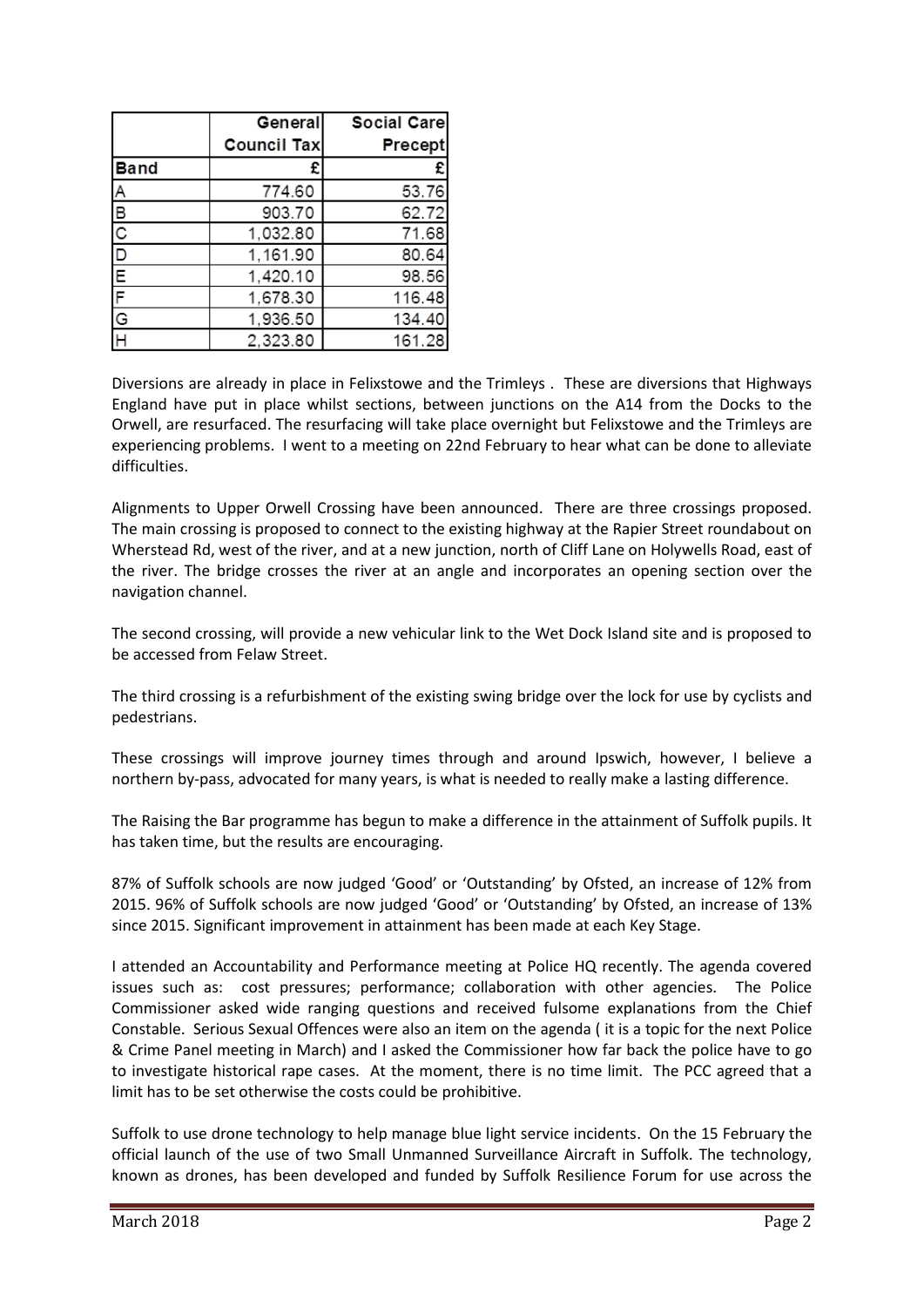county. As part of a multi-agency Air Support Unit, the drones will be used by Suffolk Fire and Rescue Service, Suffolk Constabulary, Suffolk County Council and Suffolk Lowland Search and Rescue and Norfolk & Suffolk 4x4 Response.

The drones will provide a range of aerial surveillance options to support emergency services and voluntary organisations across a wide range of incidents. Risks to the public and emergency service workers will be reduced.

Government changes to planning policy The Prime Minister set out these points in her recent speech re planning policy.

The planning process will be "streamlined" to ensure applications are not held up by "endless appeals and bureaucracy".

A nationwide standard will be created to explain how many homes local authorities needed to plan for, taking into account local house prices, wages and key worker numbers. Councils which fail to meet housebuilding targets could be stripped of their planning powers, with independent inspectors put in place.

The Government has committed £44 billion of capital funding, loans and guarantees to support the housing market.

Councils will be allowed to take firms' past development records into consideration when deciding whether to approve projects, meaning that builders who fail to develop land that they own may not be given planning permission in future.

Local authorities will be given more freedom to develop existing brownfield land "to build homes that maximise density". The proposals will make it easier for neglected commercial sites to be turned into housing.

Local authorities will have a new housing delivery test focused on driving up the numbers of homes actually delivered in their area, rather than numbers planned for. Developers will also be held to account for delivering the commitments, including affordable housing and the infrastructure needed to support communities.

New quality standards will be introduced to ensure newbuilds are well-designed and sustainable.

Despite the push to increase the number of homes built, existing protections for the Green Belt will be maintained and, in some cases, strengthened, with stronger protection for ancient woodland and historic coastlines. Councils will only be able to amend Green Belt boundaries if they can prove they have fully explored every other reasonable option for building the homes their community needs.

The Government is looking to tackle high rents and poor quality housing, and will ban letting agents from charging most fees, work to make long term tenancies the norm, give local authorities new powers to crack down on bad behaviour and back laws to ensure homes were fit for human habitation. New planning laws will also encourage providers to build more homes specifically for rent, so that goes up and rents come down in price.

The social housing green paper, to be published later this year, will look at what more can be done to ensure everyone living in social housing is treated fairly.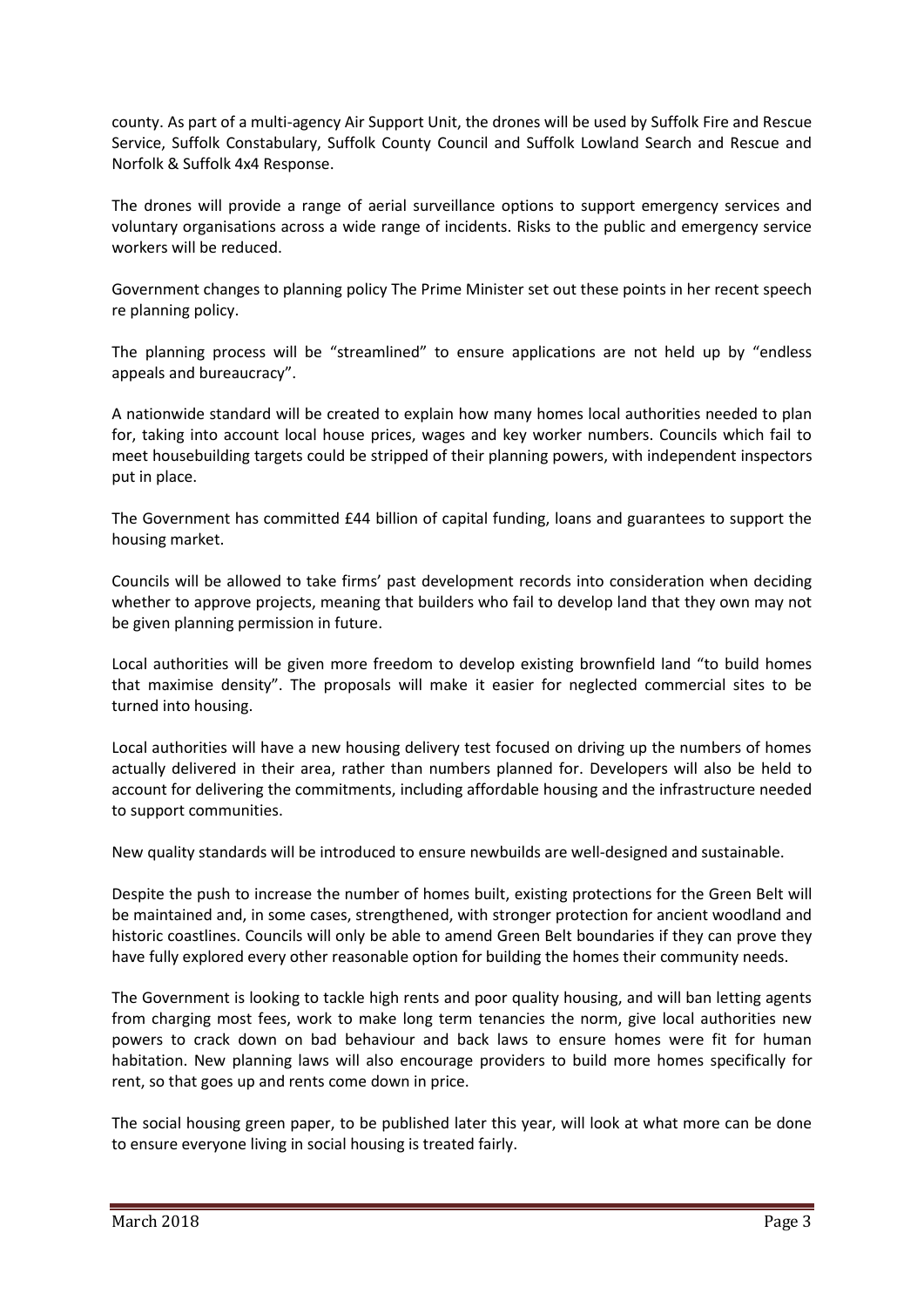Mrs May said that new rules were designed to enable more housing to be built for rent and said that the Housing Green Paper would look to ensure everyone in social housing was treated fairly.

Since the start of 2018, Suffolk Highways has received in excess of 11,000 reports, which compares with approximately 6,000 reports in the same period last year; demonstrating the impact this weather has had on the county's road surface.

Suffolk Highways has put in place the following measures with immediate effect to help cope with the demand.

The deployment of additional gangs to undertake pothole and road repairs across the county. Switching to a different temporary material to repair emergency potholes which, although slightly more expensive, provides a longer-lasting repair in damp conditions. For large areas of interventionlevel pothole defects, Suffolk Highways will consider whether 'making safe' (through organising traffic management and temporary road closures) is required in advance of making extensive repairs. Extra resource will be brought in to undertake larger-scale patching works as part of a planned programme for dealing with sites on which traffic management or road closures have been arranged or areas where small-scale repairs will not sufficiently address the road deterioration.

Moving internal resources from other teams to support the inspection of customer reports, particularly from staff with previous experience of dealing with customer reports and inspections.

Cllr N Yeo – Suffolk Coastal District Council

The last month has been quite momentous in the Council as Mr Savid Javid, the Secretary of State, has confirmed that Suffolk Coastal DC and Waveney DC can go ahead and form the merged East Suffolk Council.

At full Council on Thursday 22 February it was agreed to increase its portion of the Council Tax at 3.15%.

This means for Band D properties the Council Tax will increase by less than £5 for 2018/19 allowing the Council not to cut any services during the coming year which is also helped by the charge for the garden waste bins. Residents do forget that for all the Council Tax collected by SCDC only about 10p in the £ comes direct to us.

Turning to the question of the Garden Waste Collection Scheme, as I mentioned in my last report this is now up and running and the Council has dedicated more staff to answer queries from residents. To sign up residents can either email the Council, or call 01394 383789 or by calling in at Customer Services in Felixstowe or Woodbridge. The charge is £ 43 per year and a bigger bin is included if needed, or the current one can still be used if preferred. The scheme will begin in May. For further information contact [www.eastsuffolk.gov.uk/scdcgardenwaste.](http://www.eastsuffolk.gov.uk/scdcgardenwaste)

I know that concerns have been expressed at recent Parish Council meetings regarding fly tipping and I am happy to report that a local resident in Riverside Road, Ipswich was fined by the Magistrates Court and was ordered to pay £830. The resident was taken to Court by SCDC for flytipping several sacks of household waste in Monument Farm Lane, Foxhall last August.

During 2017 SCDC were called to over 1,000 flytipping incidents in the area which costs over £ 13,000 to remove and clean the site. Residents are asked to check the credentials of companies who pose as official waste disposal firms before entering into a contract with them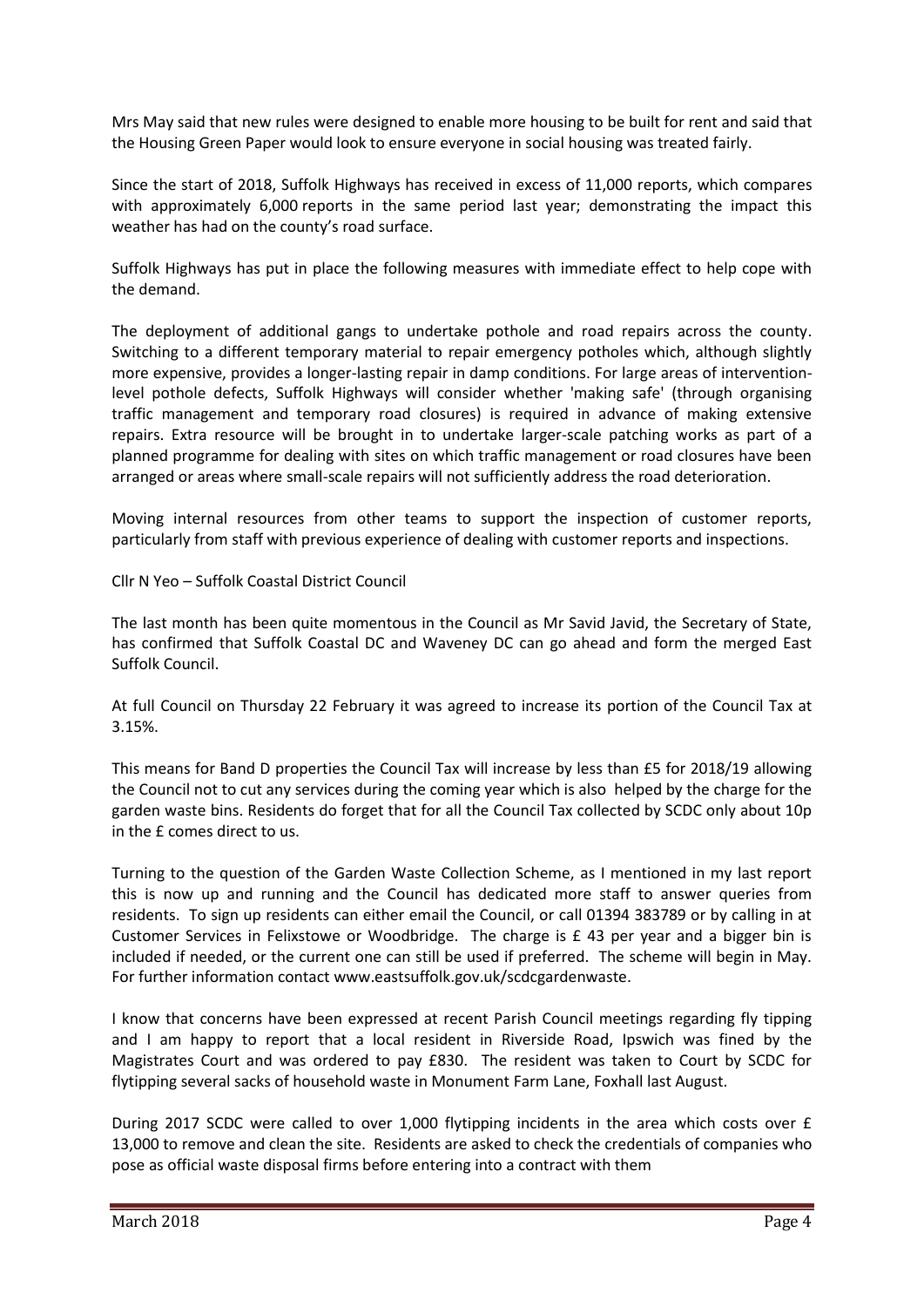## **The meeting was re-convened.**

## **40.18 Clerk's Report**

The purpose of this report is to update members on outstanding issues, items received after the deadline for agenda items, correspondence and action taken by the Clerk.

## Straight Road Classification Update

We have received an email from David Chenery Suffolk County Council Highways concerning Straight Road as follows:

Regarding the suggestion of a reclassification of the road to a higher status – its currently the U3205, connecting the A1156 at the south and C321 Bucklesham Road crossroads at its north end.

I've not come across reclassifications in the last 40 years in highways unless in connection with a new road or bypass. In fact I've heard that the desire is to go the other way to reduce our maintenance liabilities. The only benefit of it becoming a C road is that there would be a higher frequency of inspection and might attract more maintenance monies. However it wouldn't affect its status in getting more road safety treatments if any were justified. I think this is a non-starter.

Lower speed limit – we work to published criteria (on the SCC web site). From my knowledge of these this road would not meet the criteria for a lower limit. There is very limited development so drivers would see no need to drive slower and compliance of a lower speed limit would be poor. There is a short section of 30mph at its north end which seems fine for the road layout and number of dwellings.

## Parking in Lay-by opposite John Banks

The Parish Council received a telephone call from the owner of the car sales/Admiral Windows complaining about the cars from John Banks parking in the lay-by outside his businesses. I contacted Cllr Day who has made the following observations for discussion:

1. The layby is not full of cars everyday - some days are busier than others.

2. John Banks have had two dealerships for as long as we've lived here - 10+ years so it's not new.

3. They have a big site and it is always very busy.

4. The problem of staff parking off-site is not new - which is why we managed to get the restriction in place on the service roads

5. I was told recently that JB Ltd were using the Miller & Carter car park for staff parking again maybe something has changed there?

6. I suspect it's highly unlikely we could justify additional parking restrictions on the layby due to cost of legislation.

7. A restriction in the layby already exists 'No Overnight Parking' but it is not enforced as there is no one to enforce it.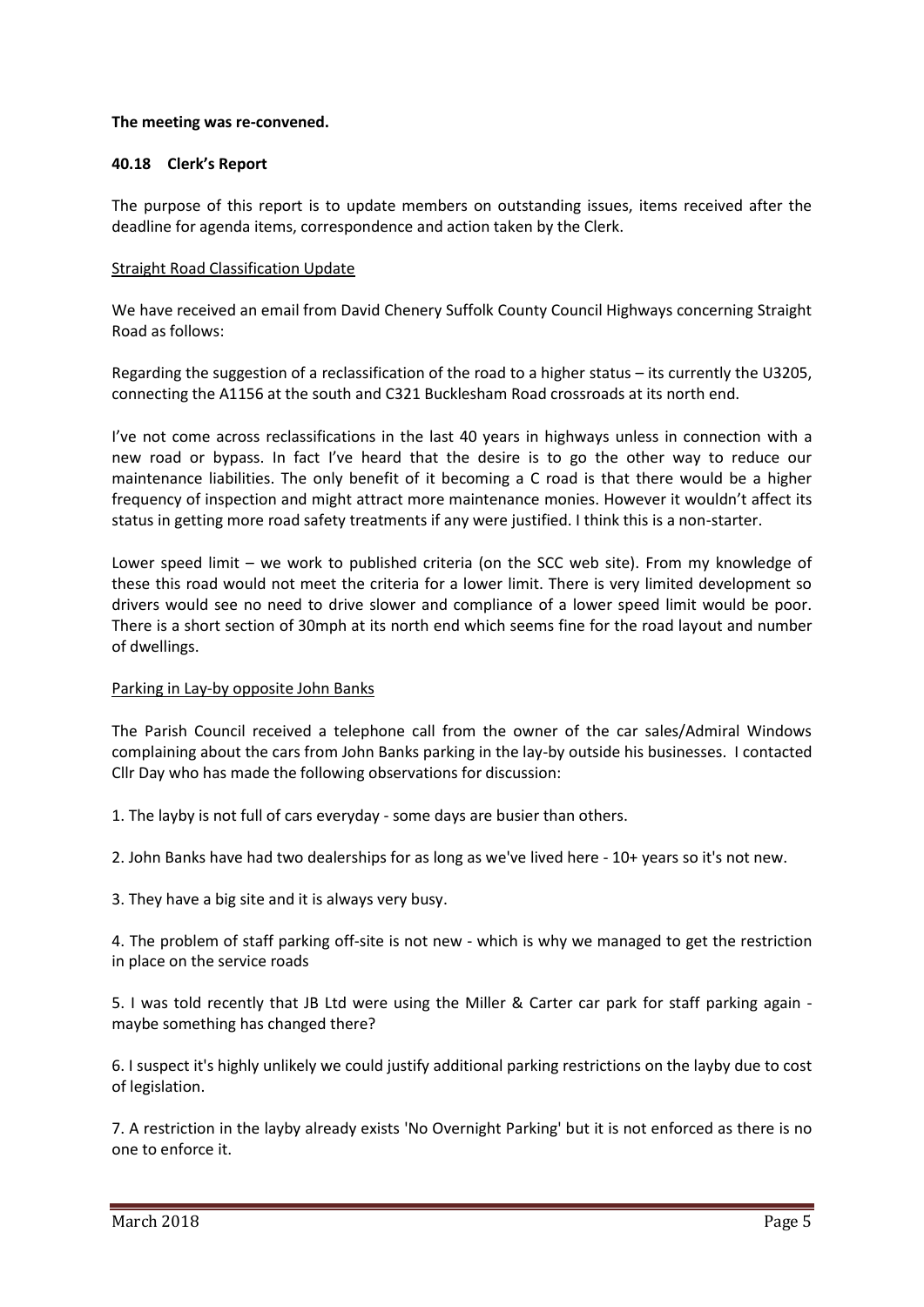8. I doubt very much if people park there to get a bus - and if they did they would not be able to leave it very long if there was a time limited parking restriction in place!

9. JB Ltd were previously advised to use the layby for staff parking.

10. When the new car sales business opened they knew there was local competition, and we objected because it would mean too many business of the same type in the area.

11. I cannot possibly see how anyone could now say to JB Ltd 'you can't park there because there is another car sales business behind the fence'.

## Safer Neighbourhood Teams

.

The SNT page on police web for information on crimes in villages is as follows:

## <https://www.police.uk/suffolk/J33A/crime/>

#### Green Waste Collection

Suffolk Coastal District Council is introducing a £43 a year charge for collecting garden waste this financial year (20128/2019).

The scheme is optional, with the first paid-for collections scheduled to start from the beginning of May 2018.

It is quick and easy to sign up, either:

Go on-line at [www.my.eastsuffolk.gov.uk/MyServices](http://www.my.eastsuffolk.gov.uk/MyServices). You will need to register, or login to, your EastSuffolk account and then complete the form for garden waste. Call Customer Services on 01379 383789 and choosing option '0'. Visit Customer Services staff in the Customer Service Centre in Felixstowe and Woodbridge Libraries.

You will need a debit or credit card to pay. Don't forget to say YES to upgrade.

#### Foxhall Village Sign

For councillors who are not aware the Foxhall Village Sign has now been erected. It looks amazing and we have Richard Berry to thank for all his hard work.

#### Overhall of the Planning System

What is changing?

- Housing Delivery Test the Government will load further land demands (20% above the five year supply) on Planning Authorities that fail to meet the new test
- Developers Planning Consent We expect the Government to introduced a cap on the length of a planning consent, rather than the current three years.
- Brown Field Registers have already been introduced and you may request a copy of your districts. The land included in part two of the list will have permission in principle.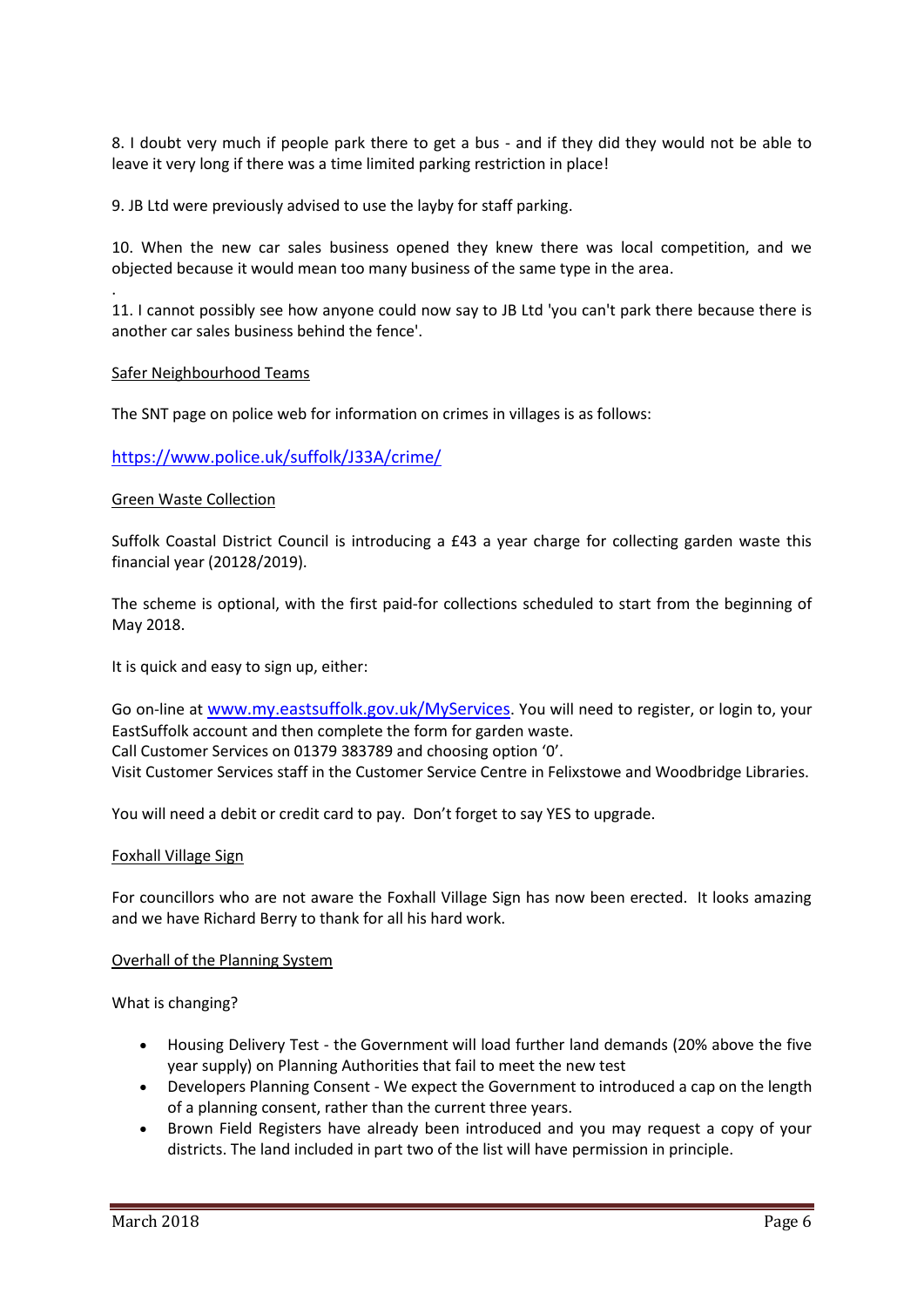- Permitted Development- We expect that this will now include the provision to build upwards without planning consent, subject to conditions
- Calculation of Housing Need the Government will introduce a standard calculation for the UK
- S106 the Government will introduce a number of conditions regarding the imposition of S106 on developers to prevent developments stalling

There are two consultations that the Council will be interested in:

Two consultations will run from today to seek views on [reforming developer contributions to](https://www.gov.uk/government/consultations/supporting-housing-delivery-through-developer-contributions)  [affordable housing and infrastructure](https://www.gov.uk/government/consultations/supporting-housing-delivery-through-developer-contributions) an[d text of the National Planning Policy Framework.](https://www.gov.uk/government/consultations/draft-revised-national-planning-policy-framework)

## **41.18 Straight Road Classification**

The Clerk reported that she had received an email from David Chenery Suffolk County Council Highways concerning the traffic in Straight Road. Refer to Item 40.18 Clerk's Report for details. Cllr Day stated that he had looked at the criteria for a lower speed limit and he believed that based on that criteria Straight Road would not be eligible for a reduction to 30 mph. It was agreed that no further action should be taken.

## **42.18 Data Protection – ICO**

The Clerk took councillors through the Steps to Compliance document which gives details of what a Parish Council needs to complete to comply with the new Data Protection Law. Following discussion, the following actions were agreed:

- 1. Clerk to send a copy of the document to Cllr Day. **Action: Clerk**
- 2. The document advises Parish Council's to set up Parish Council email addresses for councillors to avoid using personal email accounts. It was agreed that the Clerk should email OneSuffolk who supports the Parish Council website asking whether OneSuffolk can provide web mail as part of that domain. **Action: Clerk**
- 3. Clerk to contact the Parish Council's insurance company asking the Parish Council have liability insurance to cover data breaches. **Action: Clerk**
- 4. Clerk to write to OneSuffolk to check whether the Parish Council's website uses cookies on the website and if so why? **Action: Clerk**
- 5. Appoint a Data Protection Officer **Action: Clerk (next meeting)**
- 6. Adopt following policies: Information Security Incident Policy and Information Protection Policy. **Action: Cllr Day / Clerk**
- 7. Update Parish Council's data protection policy. **Action: Cllr Day / Clerk**
- 8. Prepare a Privacy Statements to give individuals whose data held by the Parish Council. **Action: Cllr Day / Clerk**
- 9. Parish Council registered with ICO to pay the annual Data Protection Fee. Parish Council has been registered by the Clerk.
- 10. Put in place procedures for dealing with a security breach. **Action: Cllr Day / Clerk**
- 11. Ensure that councillors are aware of their individual responsibility for protecting data (General Data Awareness Checklist for councillors). **Action: Clerk**
- 12. Contact Suffolk Coastal District Council to ascertain whether, post May 2018, Electoral Rolls will be held in a secure area managed by the Parish Council and will no longer be sent out as password protected email lists. **Action: Clerk**

## **43.18 Bus Shelter – Bucklesham Road**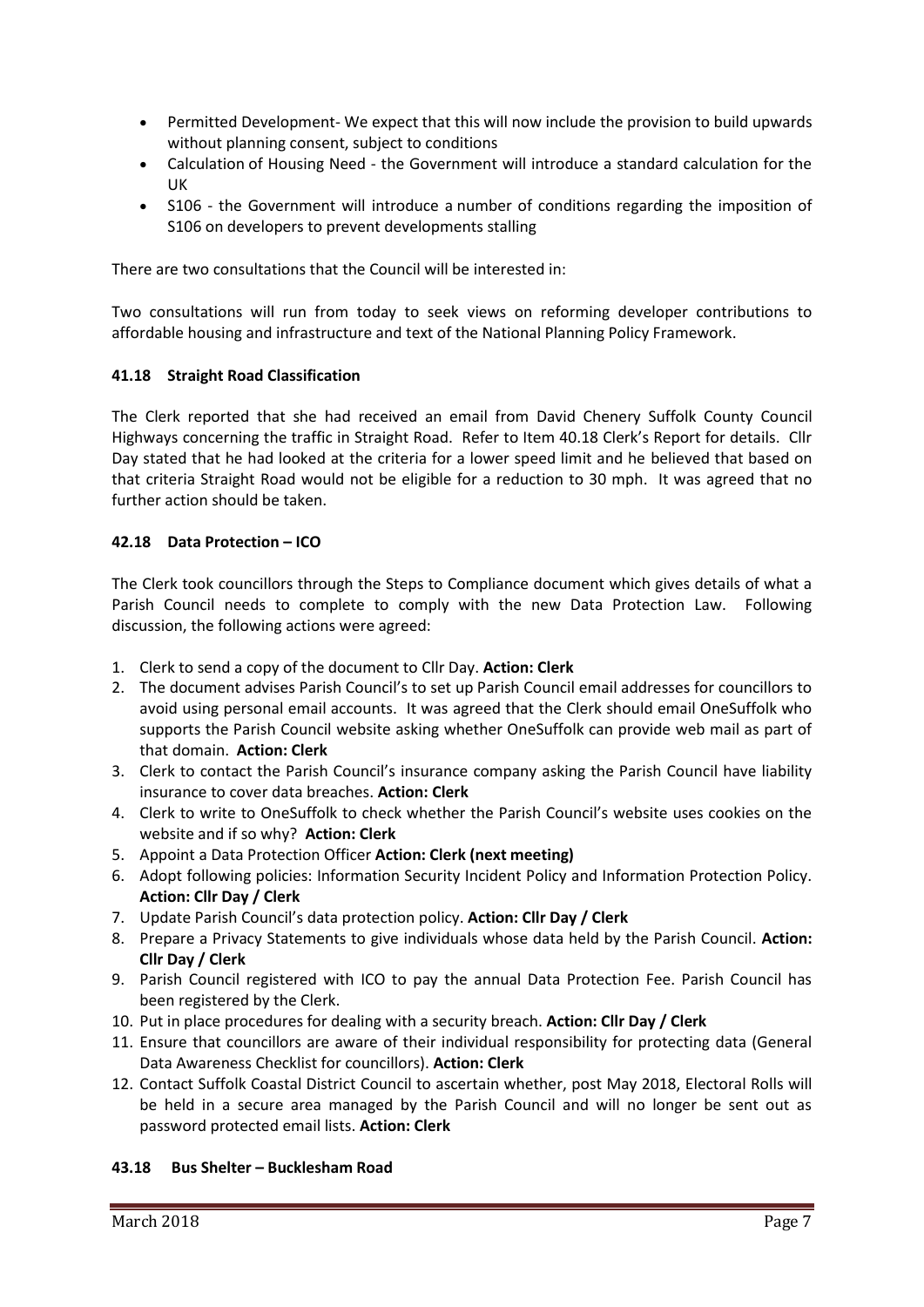The Parish Council discussed the problems associated with positioning the bus shelter at the entrance to Ipswich Golf Club. Following discussions Cllr Walters proposed that the bus shelter should be erected by the raised kerb with the agreement of Ipswich Golf Club, seconded Cllr Finch – all in favour. **Action: Cllr Walters**

The Parish Council discussed the removal of the VAS equipment and mounting pole by Ipswich Golf Club and Cllr Walters stated that he was still in talks with the golf club. It was agreed that Cllr Walters would discuss the position of the VAS sign with Simon Barnett Suffolk County Council. **Action: Cllr Walters**

## **44.18 Parking Entrance to Foxglove Crescent**

The Clerk reported that the parking of cars on grass verges was not illegal but the damage to verges is. The Clerk reported that she had written to Suffolk County Council Highways concerning the house on the corner of Foxglove Crescent creating an entrance on to their property via a dropped kerb provided for wheelchairs and prams etc. **Action: Clerk**

## **45.18 To approve the Parish Council Standing Orders / Procedures**

The Clerk reported that the Parish Council should minute the acceptance of the Standing Orders Procedures each year.

It was proposed by Cllr Warham seconded Cllr Watts that the following Standing Orders should be accepted – agreed. **Action: Clerk**

Code of Conduct Freedom of Information Asset Register Grant Policy Complaints Procedure Financial Regulations Internal Audit Procedure Standing Orders Information available from Brightwell, Foxhall & Purdis Farm Group Parish Council under the Model Publication Scheme Risk Assessment

## **46.18 Parking in layby opposite John Banks**

The Clerk reported that she had received a complaint from an owner of a business in the area about the number of cars being parked in the layby opposite John Banks by their employees. The Clerk said that she had discussed with Cllr Day who believed it was a public highway and parking could not be restricted. Refer to Minute No 40.18 Clerk's Report for details. It was agreed that no further action could be taken.

## **47.18 Planning**

The Parish Council discussed the following planning matters.

DC/18/0541/FUL Tanglewood Elmham Drive Foxhall – Extensions to dwellings.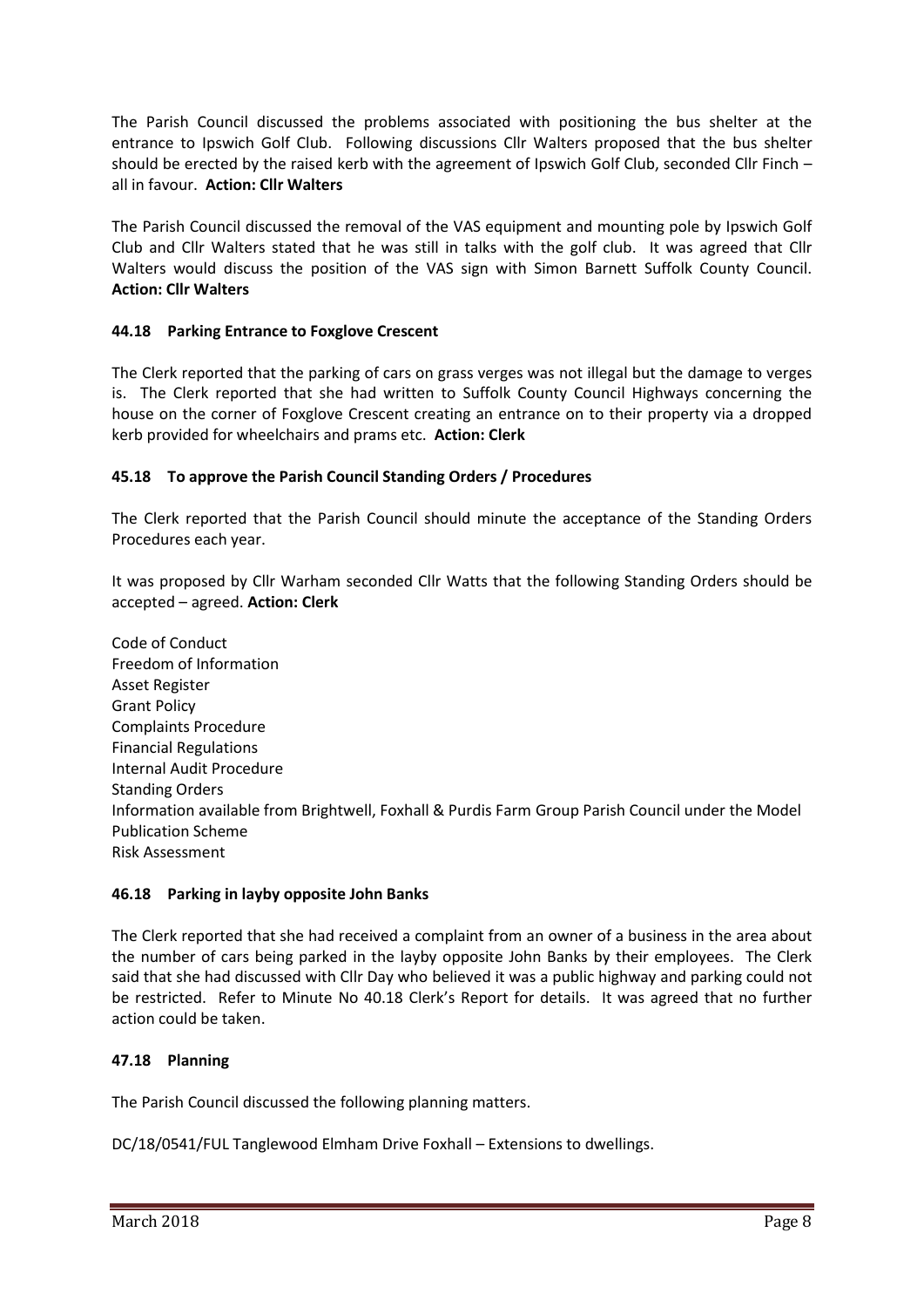Cllr Watts reported that the Parish Council had objected to the application and were now waiting to see whether the application would be presented to committee.

DC/18/0777/FUL Poppies Farm Purdis – Extensions to north facing side of the house (ground) extension to east facing side house (ground and first floor) and internal modifications.

The Parish Council have raised no objection to this application.

DC/17/4257/Out Orwell Crossing Service Area – Class B8 Storage and Distribution

Cllr Watts reported that the Parish Council had objected to the above application and as a result the application had been taken to committee. The Parish Council had been asked whether they wished to send a representative to the site meeting and Cllr Day had attended. Cllr Day reported that following the site visit he was extremely concerned about the proposed development. Cllr Day gave a comprehensive report on his visit. This application has been deferred until 30<sup>th</sup> April.

DC/18/0951/FUL Sainsburys Supermarket Purdis Farm – Extension to existing store to allow the installation of an 11 sqm modular retail (Use Class A12) pod.

Cllr Watts said that the following application had been received and was in the process of circulation. He reported that the application was to place a Timpson's Shoe and Key Cutting Service within the building.

#### **48.18 Finance**

Income None **Expenditure** A J Buggs Salary and Expenses February 2018 £327.42 Richard Berry Maintenance of Foxhall Village Sign **Example 2001** 2004 2010 11:200.00

Cllr Warham, seconded Cllr Finch that the above expenditure is approved – all in favour.

## Appointment of Internal Auditor

The Clerk reported that the Parish Council should minute the appointment of the Internal Auditor each year. It was proposed by Cllr Watts seconded Cllr Warham that Mr Trevor Brown should be appointed – agreed. **Action: Clerk**

## **49.18 Correspondence**

None

**50.18 Meetings attended by councillors / clerk**

None

## **51.18 Members questions to the Chairman**

None